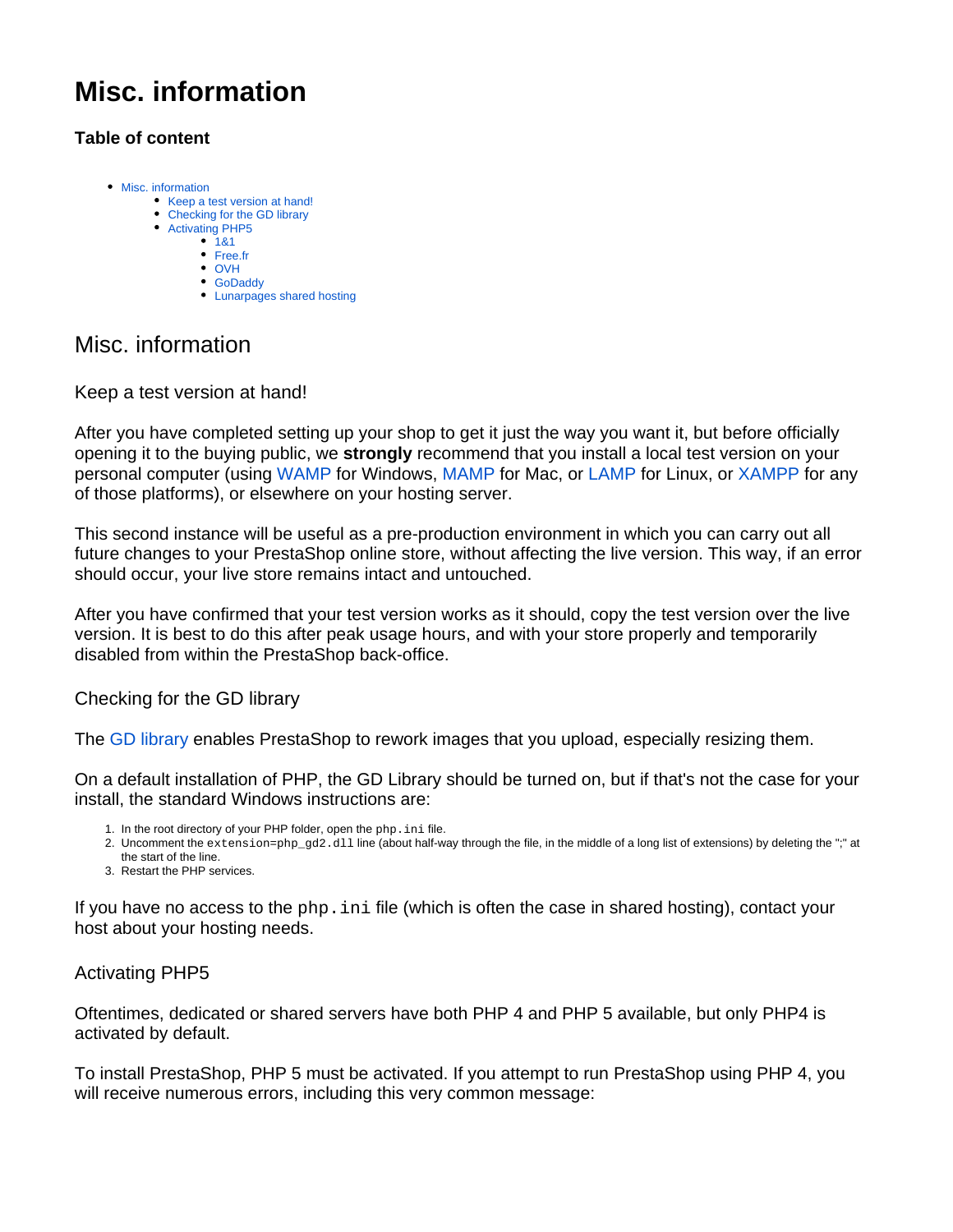```
Parse error: parse error, unexpected T_STATIC, expecting T_OLD_FUNCTION or T_FUNCTION or T_VAR or '}' in [php
file] on line X.
```
Please do not hesitate to post a bug report concerning the tips needed to make PrestaShop run on your hosting service, on PrestaShop's [Forge](http://forge.prestashop.com/) (you will need an account). We will add them to this guide as we receive them.

The following is a list of procedures of which we are currently aware of...

#### <span id="page-1-0"></span>**1&1**

Add this line to your .htaccess file:

AddType x-mapp-php5 .php

For URL re-writing, add these lines:

```
Options +FollowSymLinks
RewriteEngine On
```
#### <span id="page-1-1"></span>**Free.fr**

Add this line to your .htaccess file:

php 1

#### <span id="page-1-2"></span>**OVH**

Add this line to your .htaccess file:

SetEnv PHP VER 5

#### To deactivate global registers:

SetEnv REGISTER\_GLOBALS 0

#### <span id="page-1-3"></span>**GoDaddy**

To View Your PHP Version:

- 1. Log in to your Account Manager.
- 2. From the Products section, click Web Hosting.
- 3. Next to the hosting account you want to use, click Launch.

#### In the Server section, your PHP Version displays.

#### To Change Your PHP Version:

- 1. From the Content menu, select Programming Languages.
- 2. Select the PHP version you want to use, and then click Continue.
- 3. Click Update.